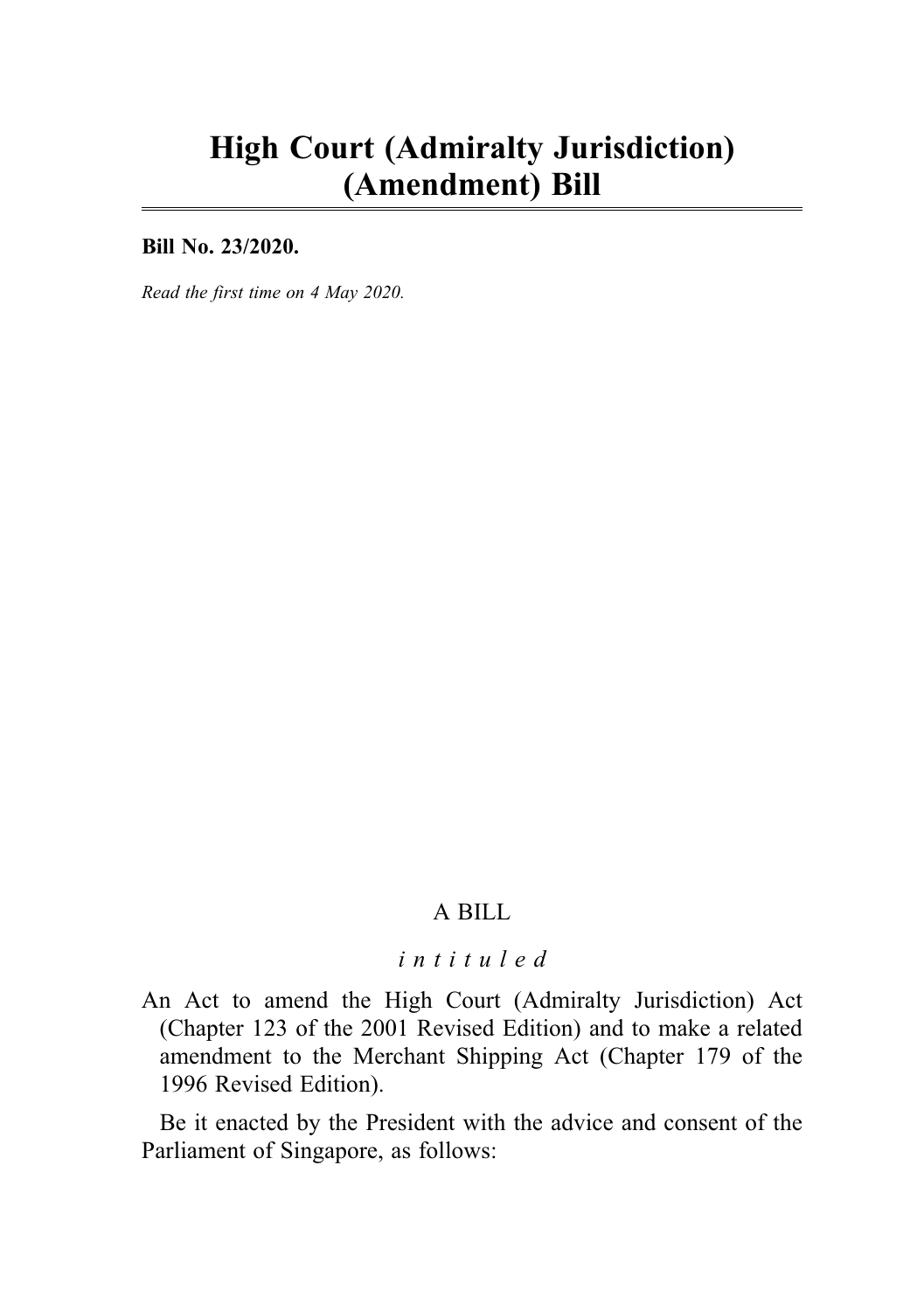## Short title and commencement

1. This Act is the High Court (Admiralty Jurisdiction) (Amendment) Act 2020 and comes into operation on a date that the Minister appoints by notification in the Gazette.

### <sup>5</sup> Amendment of section 3

2. Section 3 of the High Court (Admiralty Jurisdiction) Act is amended —

(a) by deleting paragraph (i) of subsection (1) and substituting the following paragraph:

| 10 | " $(i)$ subject to section 168 of the Merchant<br>Shipping Act (Cap. 179) (which requires<br>salvage disputes to be determined<br>summarily by a District Court in certain<br>cases), any claim $-$ |
|----|-----------------------------------------------------------------------------------------------------------------------------------------------------------------------------------------------------|
| 15 | (i) under the Salvage Convention;                                                                                                                                                                   |
|    | (ii) under any contract for or in relation<br>to salvage services; or                                                                                                                               |
|    | (iii) in the nature of salvage other than a<br>the contract of the contract of the contract of the contract of the contract of the contract of the contract of                                      |

claim mentioned in sub-paragraph (i) <sup>20</sup> or (ii), or any corresponding claim in connection with an aircraft mentioned in subsection  $(3A)$ ;"; (b) by deleting subsection (3) and substituting the following <sup>25</sup> subsections: "(3) For the purposes of subsection  $(1)(i)(ii)$  — (a) a claim for or in relation to salvage services includes a claim for services rendered in saving life from a ship or in saving cargo, <sup>30</sup> apparel or wreck, that is authorised to be made in connection with a ship under paragraph 2 of Article 16 of the Salvage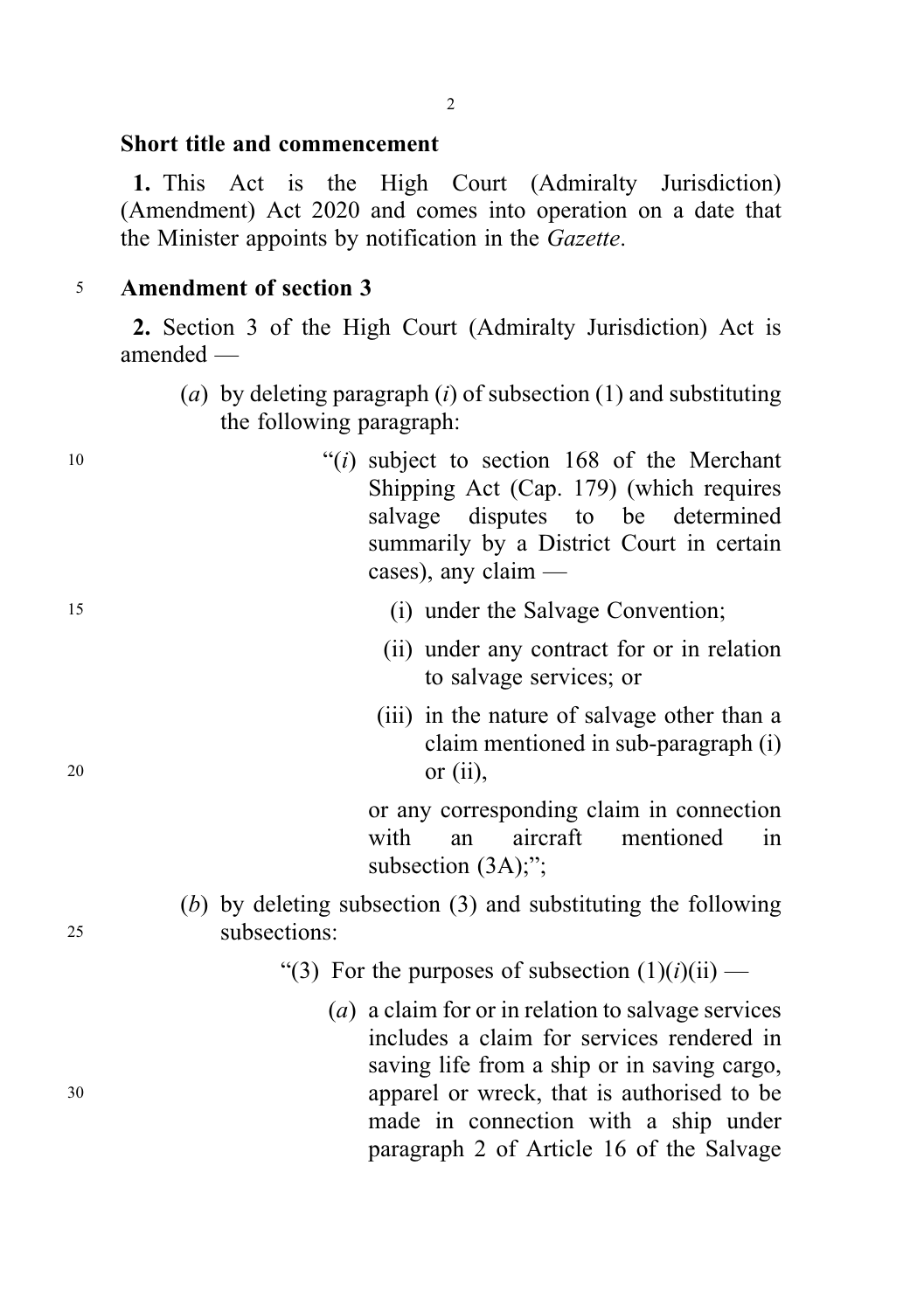Convention or section 167 of the Merchant Shipping Act; and

(b) a claim under any contract for or in relation to salvage services includes a claim that arises under that contract, whether or not  $\frac{5}{5}$ during the provision of such services.

(3A) The reference in subsection  $(1)(i)$  to any corresponding claim in connection with an aircraft is a reference to any claim, corresponding to any claim mentioned in sub-paragraph (i) or (ii) of that 10 provision, which is available under section 11 of the Air Navigation Act (Cap. 6) or any regulations made under that section.";

- $(c)$  by deleting the words "to  $(3)$ " in subsection  $(4)$  and substituting the words "to  $(3A)$ "; and  $15$
- (d) by inserting, immediately after subsection (5), the following subsection:

"(6) In this section, "Salvage Convention" means the International Convention on Salvage, 1989, including any revision to that Convention or any <sup>20</sup> protocol to that Convention that may apply to Singapore from time to time, as set out in the Second Schedule to the Merchant Shipping Act.".

#### Related amendment to Merchant Shipping Act

3. Section 176 of the Merchant Shipping Act (Cap. 179) is repealed. <sup>25</sup>

#### Saving and transitional provision

4. Despite section 2, section 3 of the High Court (Admiralty Jurisdiction) Act as in force immediately before the date of commencement of section 2 continues to apply to or in relation to any legal proceedings commenced in the High Court before that date. <sup>30</sup>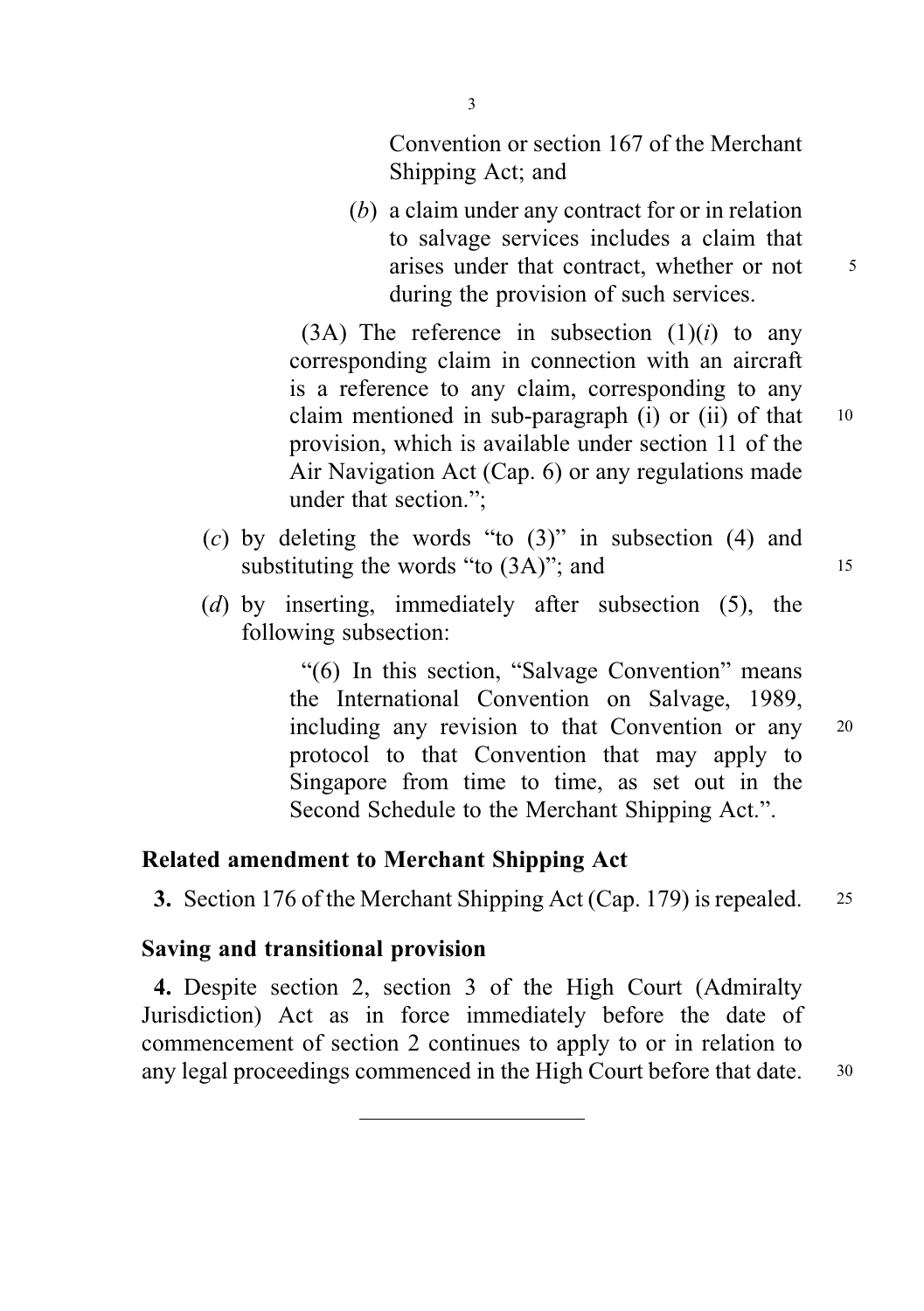#### EXPLANATORY STATEMENT

This Bill seeks to amend the High Court (Admiralty Jurisdiction) Act (Cap. 123) (called the principal Act) for the following purposes:

- (a) to extend the admiralty jurisdiction of the High Court to any claim that falls under the International Convention on Salvage, 1989 (the Salvage Convention);
- (b) to provide that the admiralty jurisdiction of the High Court covers any contractual claim for salvage services;
- (c) to provide that a claim for services rendered in saving life from a ship is made under the Salvage Convention, and not under section 166 of the Merchant Shipping Act (Cap. 179) as amended by section 11 of the Merchant Shipping (Miscellaneous Amendments) Act 2019 (Act 3 of 2019);
- (*d*) to make drafting improvements.

The Bill also repeals section 176 of the Merchant Shipping Act.

Clause 1 relates to the short title and commencement.

Clause  $2(a)$  amends section 3 (Admiralty jurisdiction of High Court) by deleting and substituting paragraph  $(i)$  of subsection  $(1)$  to extend the admiralty jurisdiction of the High Court to any claim made under the Salvage Convention. The Salvage Convention will have the force of law when section 10 of the Merchant Shipping (Miscellaneous Amendments) Act 2019 comes into operation. The new subsection  $(1)(i)$  also provides that any claim under any contract for or in relation to salvage services (new section  $3(1)(i)(ii)$ ) or any other claim in the nature of salvage (new section 3(1)(*i*)(iii)) falls within the admiralty jurisdiction of the High Court.

The new section  $3(1)(i)$  preserves the admiralty jurisdiction of the High Court under the existing section  $3(1)(i)$ , and broadens that jurisdiction to include the following claims:

- (a) any claim under the Salvage Convention, including Article 14 of the Convention which relates to the entitlement of a salvor that has carried out salvage operations in respect of a vessel which by itself or its cargo threatened damage to the environment, to special compensation (as assessed in accordance with that Article) where such salvage operations did not result in any vessel or other property being salved;
- (b) any claim under a contract for salvage services to carry out any salvage operation to prevent or minimise damage to the environment, even where such salvage operation did not result in any ship, apparel, cargo or wreck being salved. Such a claim does not fall within the existing section  $3(1)(i)$  of the principal Act.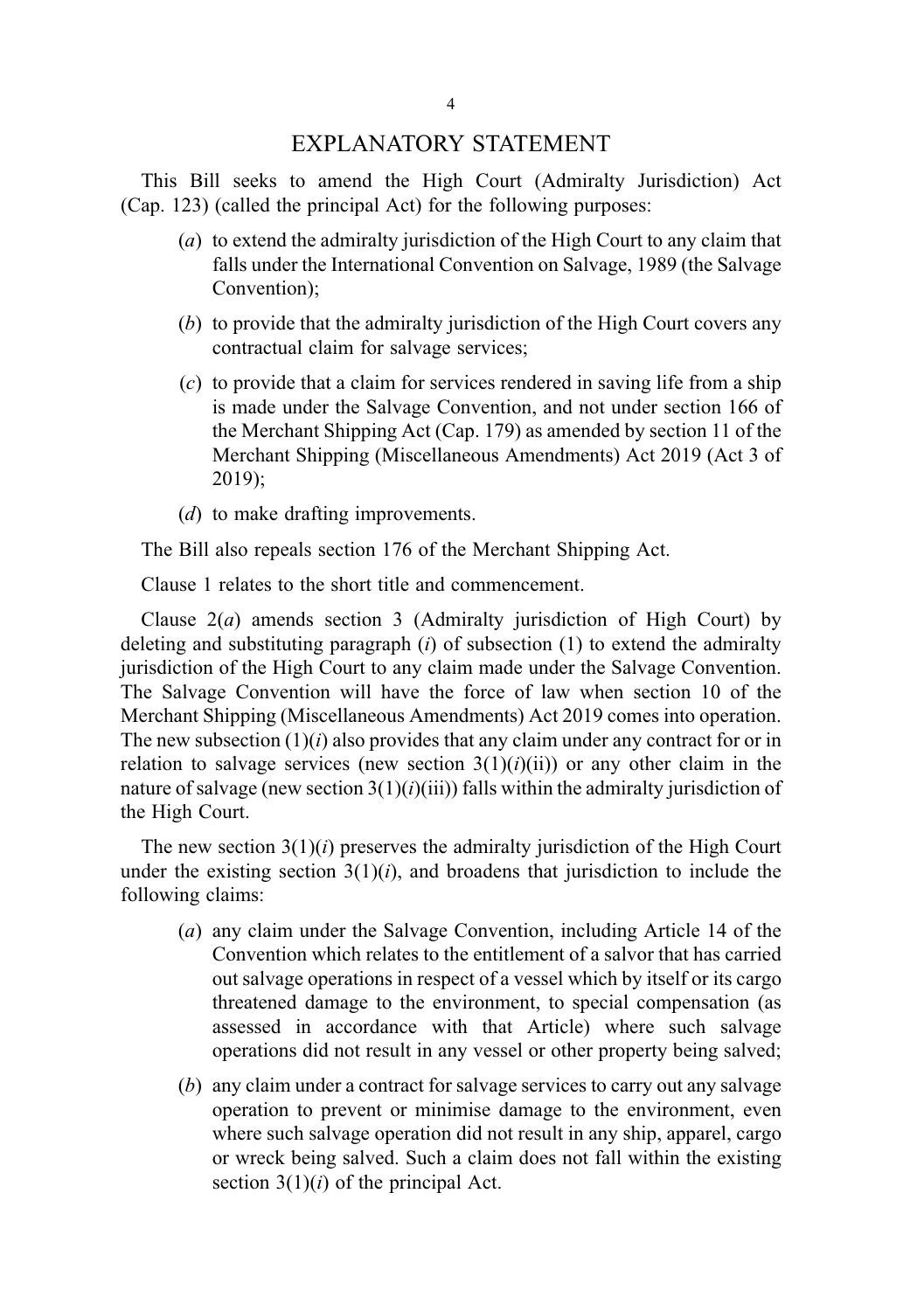The new section  $3(1)(i)$ , read with the new subsection  $(3A)$ , preserves the existing position under the principal Act, by providing that the admiralty jurisdiction of the High Court applies to any claim in connection with an aircraft that corresponds to a claim in connection with a ship under the new section  $3(1)(i)(i)$  or (ii).

Clause  $2(b)$  deletes and substitutes subsection (3) of section 3 and introduces a new subsection (3A). The new subsection (3) provides that for the purposes of the new subsection  $(1)(i)(ii)$  —

- (a) a claim for or in relation to salvage services includes a claim for services rendered in saving life from a ship or in saving cargo, apparel or wreck, that is authorised to be made in connection with a ship under paragraph 2 of Article 16 of the Salvage Convention or section 167 of the Merchant Shipping Act (new section  $3(3)(a)$ ); and
- (b) a claim under any contract for or in relation to salvage services includes a claim that arises under that contract, whether or not during the provision of such services (new section  $3(3)(b)$ ).

For the purposes of the new section  $3(3)(a)$ , from the date of commencement of section 11 of the Merchant Shipping (Miscellaneous Amendments) Act 2019 which repeals and re-enacts section 166 of the Merchant Shipping Act, a claim for salvage in saving life would no longer be made under section 166 of the Merchant Shipping Act, but would be made under paragraph 2 of Article 16 of the Salvage Convention instead. A claim for services rendered in saving cargo, apparel or wreck remains to be made under section 167 of the Merchant Shipping Act.

The new subsection (3A) provides that the reference in the new subsection  $(1)(i)$  to the words "any corresponding claim in connection with an aircraft" is a reference to any claim in connection with an aircraft that corresponds to a claim mentioned in sub-paragraph (i) or (ii) of the new subsection  $(1)(i)$ , which is available under section 11 of the Air Navigation Act (Cap. 6) or any regulations made under that section. Section 11 of the Air Navigation Act provides that any services rendered in assisting, or in saving life from, or in saving the cargo or apparel of, an aircraft are deemed to be salvage services in all cases in which such services would have been salvage services if they had been rendered in relation to a vessel.

Clause 2 also makes a related amendment to subsection (4) of section 3 and inserts a new subsection (6) containing a definition of "Salvage Convention".

Clause 3 repeals section 176 of the Merchant Shipping Act which provides that the High Court has jurisdiction to decide all claims relating to salvage. This provision is not necessary as the admiralty jurisdiction of the High Court over such claims is provided under the principal Act.

Clause 4 contains a saving and transitional provision.